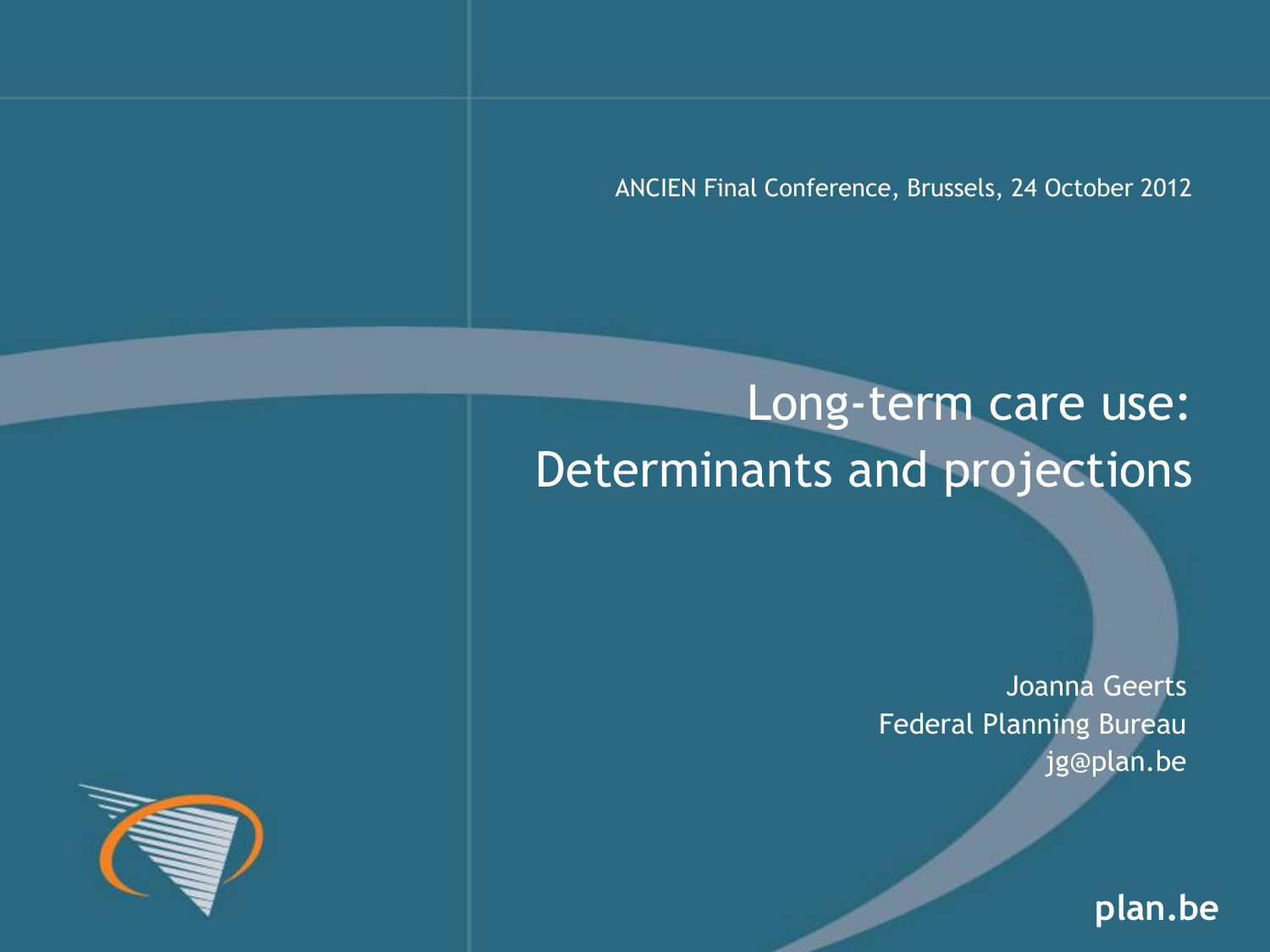### **Modelling future use of LTC (WP 6)**



| <b>Anario</b> | gender | age | adl   | lad             | alone               | edu | chil | carecat     | year | Pop           |
|---------------|--------|-----|-------|-----------------|---------------------|-----|------|-------------|------|---------------|
| ELAY          |        |     | 65 DO | 10              | Together edu1       |     | ChO  | HO          |      | 2010 512 1196 |
| ELAY          | ۴      |     | 65 DO | 10              | Together edu1       |     | ChO  | HCO         |      | 2015 670 7046 |
| ELAY          | F      |     | 65 DO | 10              | Together edu1       |     | ChO  | HCO         | 2020 | 663 1816      |
| ELAY          | F      |     | 65 DO | 10              | Together edu1       |     | ChO  | HO          |      | 2025 711 5028 |
| ELAY          | F      |     | 65 DO | 10              | Together edu1       |     | ChO  | HCO         |      | 2030 767.1341 |
| ELAY          | ٤      |     | 65 DO | 10              | Together edu1       |     | ChO  | HCO         |      | 2035 766 7017 |
| ELAY          | F      |     | 65 DO | 10              | Together edu1       |     | Chū  | HCO         | 2040 | 702 3757      |
| FIAY          | F      |     | 65 DO | $\overline{10}$ | Together edu1       |     | ChO  | HO          |      | 2045 596 2996 |
| ELAY          | F      |     | 65 DO | ١O              | Together edu1       |     | Chū  | HCO         |      | 2050 607.4424 |
| ELAY          | F      |     | 6500  | 10              | Together edu1       |     | ChO  | HO          |      | 2055 645 2287 |
| FIAY          | F      |     | 65 DO | $\overline{10}$ | Together edu1       |     | ChO  | HO          |      | 2060 672 6844 |
| ELAY          |        |     | 65 DO | ١Ō              | Together edu1       |     | ChO  | НC          |      | 2010 4.718999 |
| ELAY          | F      |     | 65 DO | 10              | Together edu1       |     | ChO  | нc          |      | 2015 6.180303 |
| FIAY          | F      |     | 65 DO | 10              | Together edu1       |     | ChO  | НC          |      | 2020 6.110982 |
| ELAY          | F      |     | en ma | 'nе.            | فالمناسبة والمتحدثة |     | et e | <b>LILA</b> |      | <b>APPEAL</b> |

Build a projection model of informal and formal care use

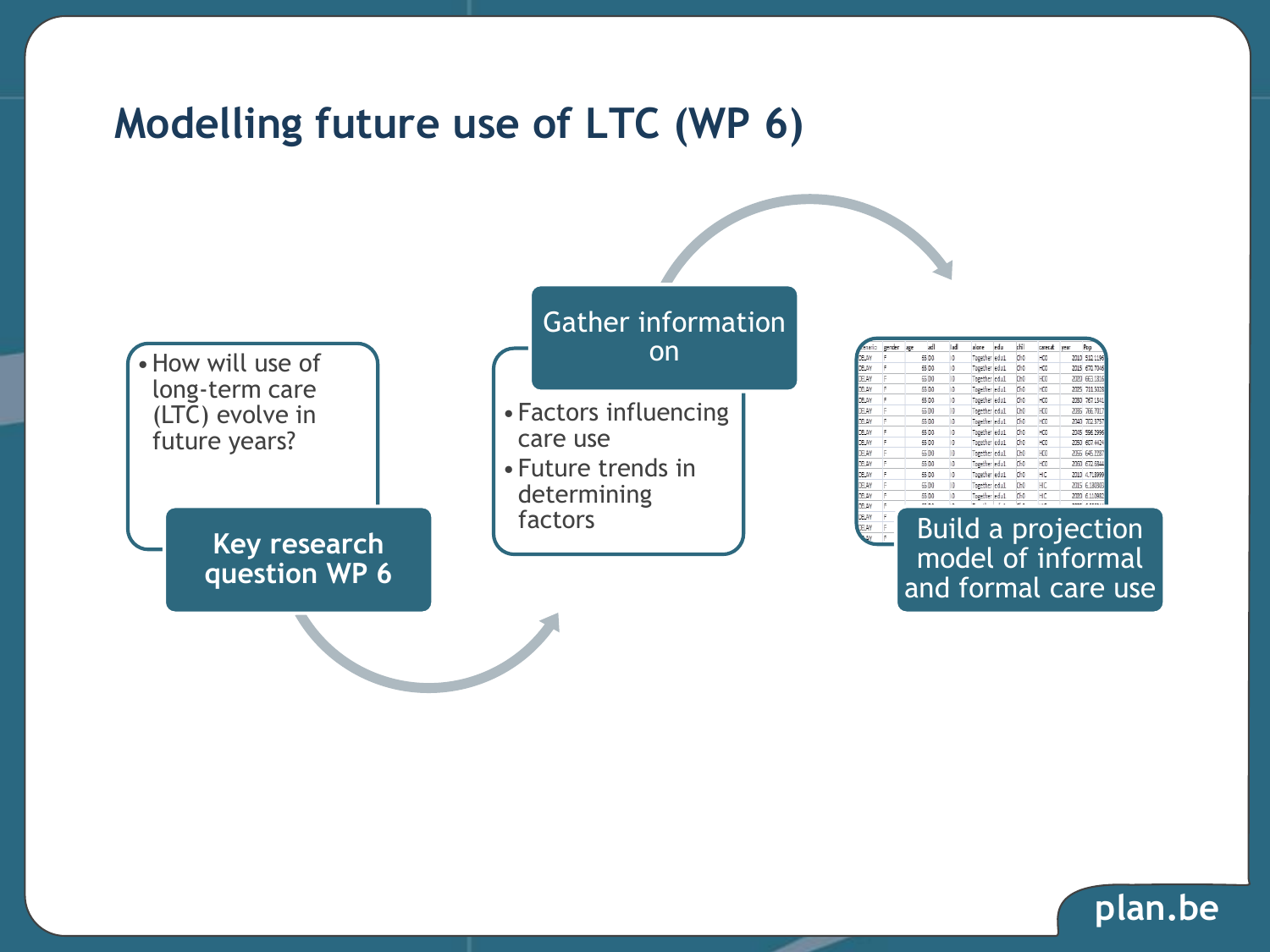### **Modelling future use of LTC - link to other WPs**



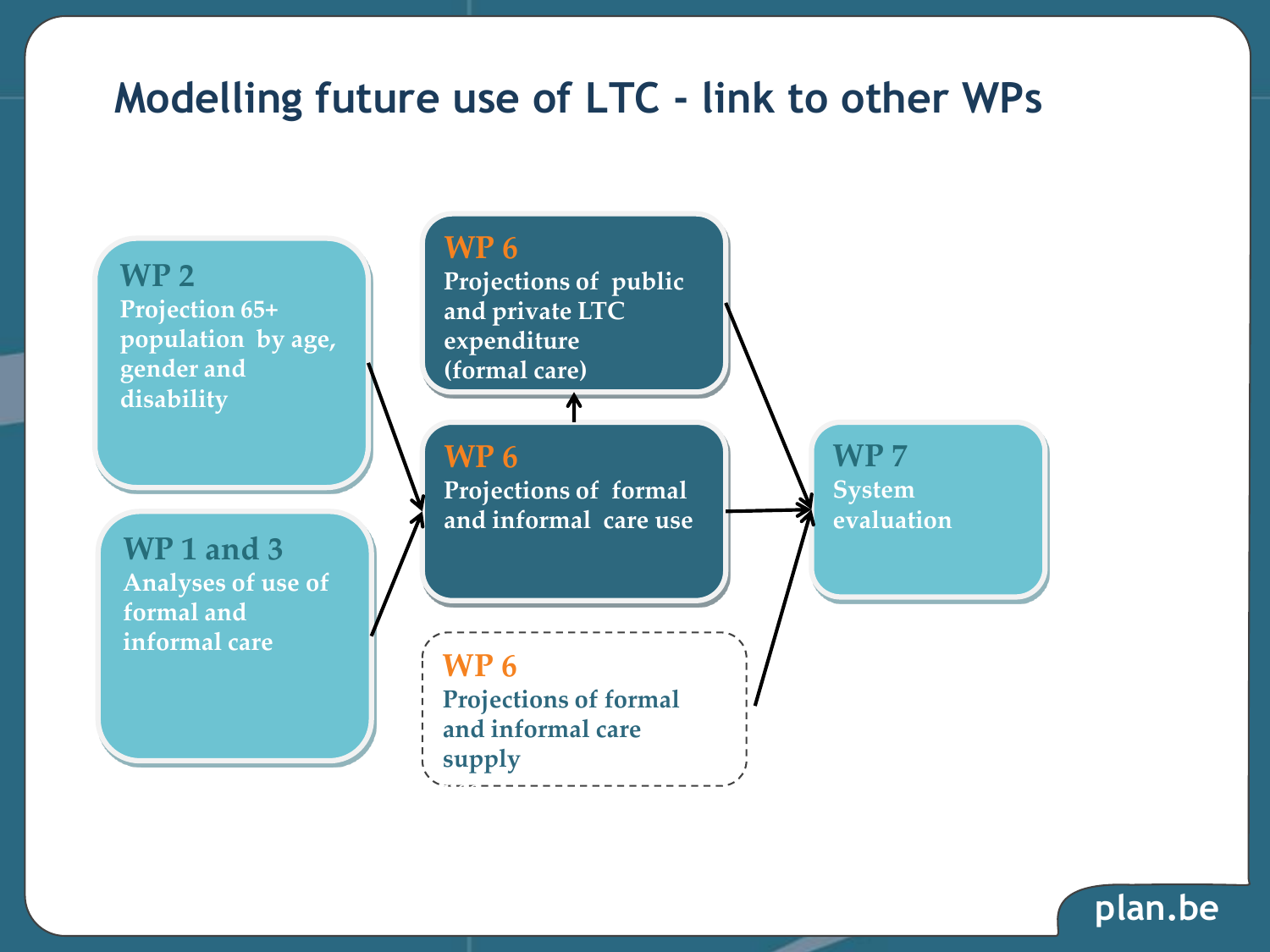### **Overview**

#### • Projection model of LTC use

- General features
- Model structure
- Current use
- Factors determining use
- Projection results
- Comparison of trends in use and supply of formal care
- Conclusions

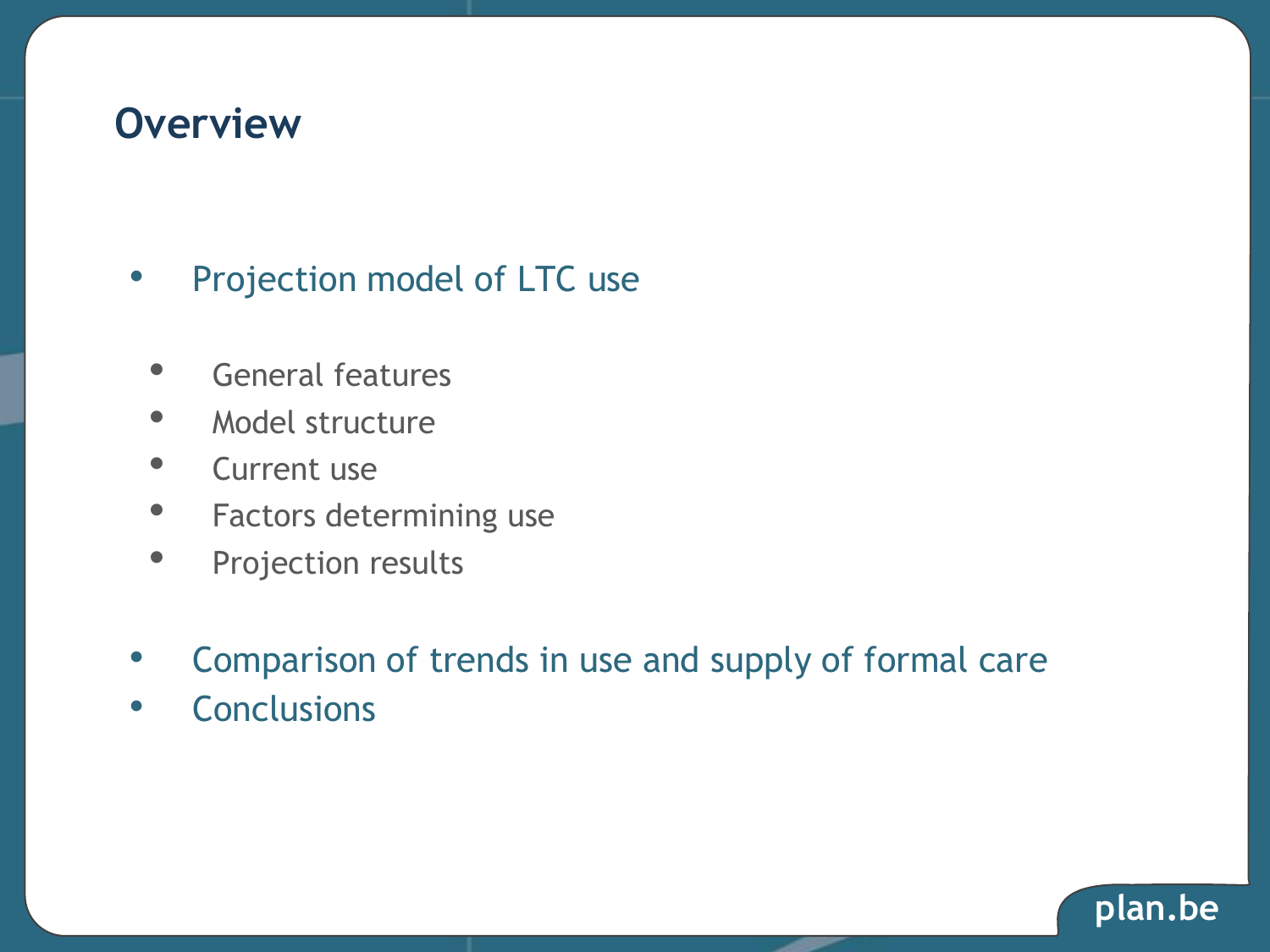### **ANCIEN Projection model of LTC use**

- Focus on personal care for persons aged 65 and over
- Formal residential care, formal home care, informal care
- Countries representative of different care systems: Germany, the Netherlands, Spain and Poland
- Standardised methodology and cross-nationally harmonized data
- Projection horizon: 2010 to 2060
- No policy/behavioural change (assumption constant probabilities of use by relevant characteristics)
- Output: care users and expenditure under different biodemographic, risk factor and socio-demographic scenarios

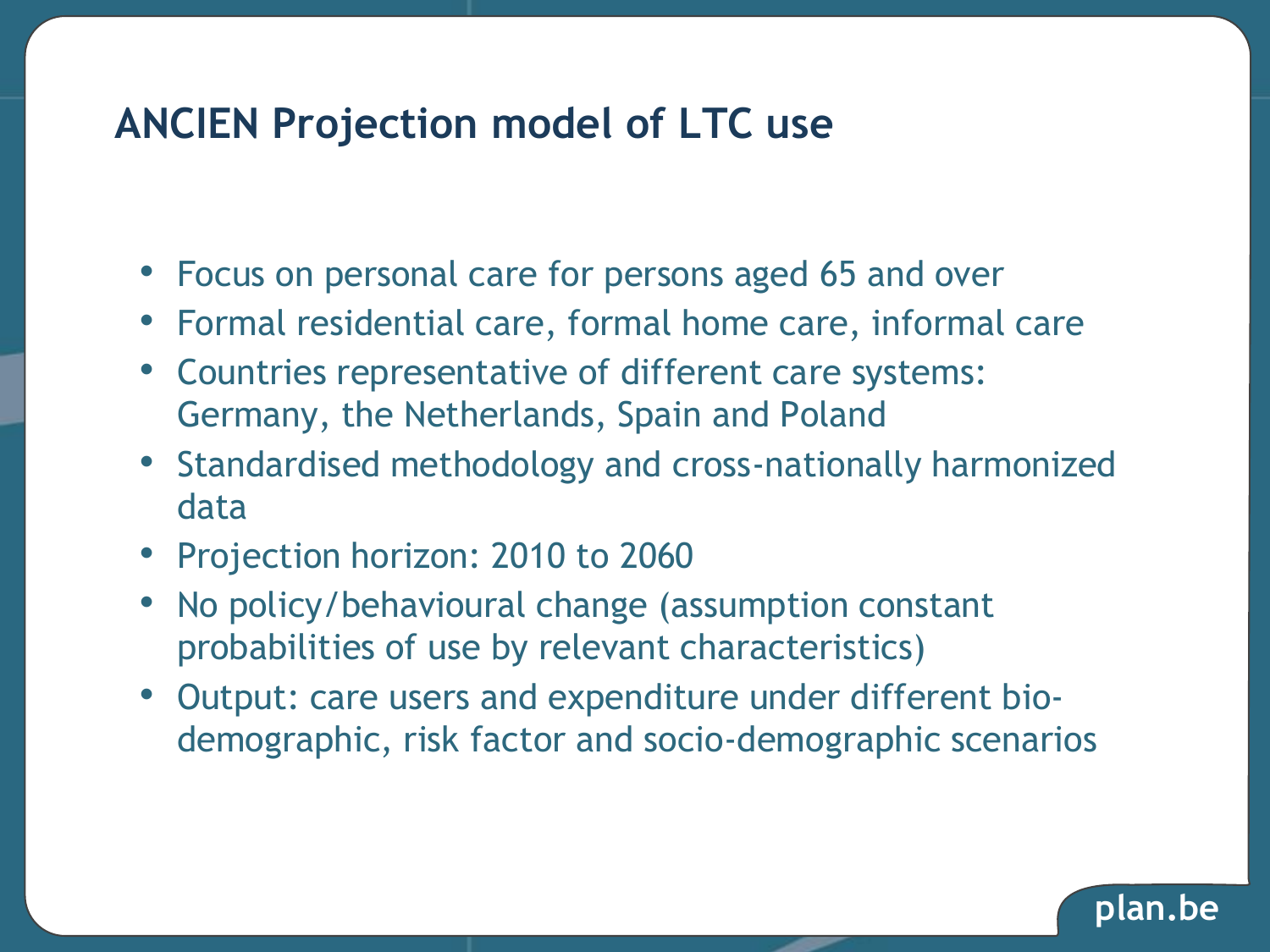### **ANCIEN projection model of LTC use and expenditure**

For more information on the model and projection results see:

Geerts, J., Willemé, P., Comas-Herrera, A. (2012), **Long-Term Care Use in Europe: Projection Model and Results for Germany, the Netherlands, Spain and Poland**, in: Geerts, J., Willemé, P., Mot, E. (Eds.), *'Long-Term Care Use and Supply in Europe: Projections for Germany, The Netherlands, Spain and Poland'*, ENEPRI Research Report No. 116, pp. 30-75.

<http://www.ceps.eu/category/book-series/enepri-research-reports> http://www.ancien-longtermcare.eu/

Geerts, J., Willemé, P. (forthcoming), **Long-Term Care Expenditure in Europe: Projections for Germany, the Netherlands, Spain and Poland**, in: Mot et al. (Eds.), '*Performance of long-term care systems in Europe'*

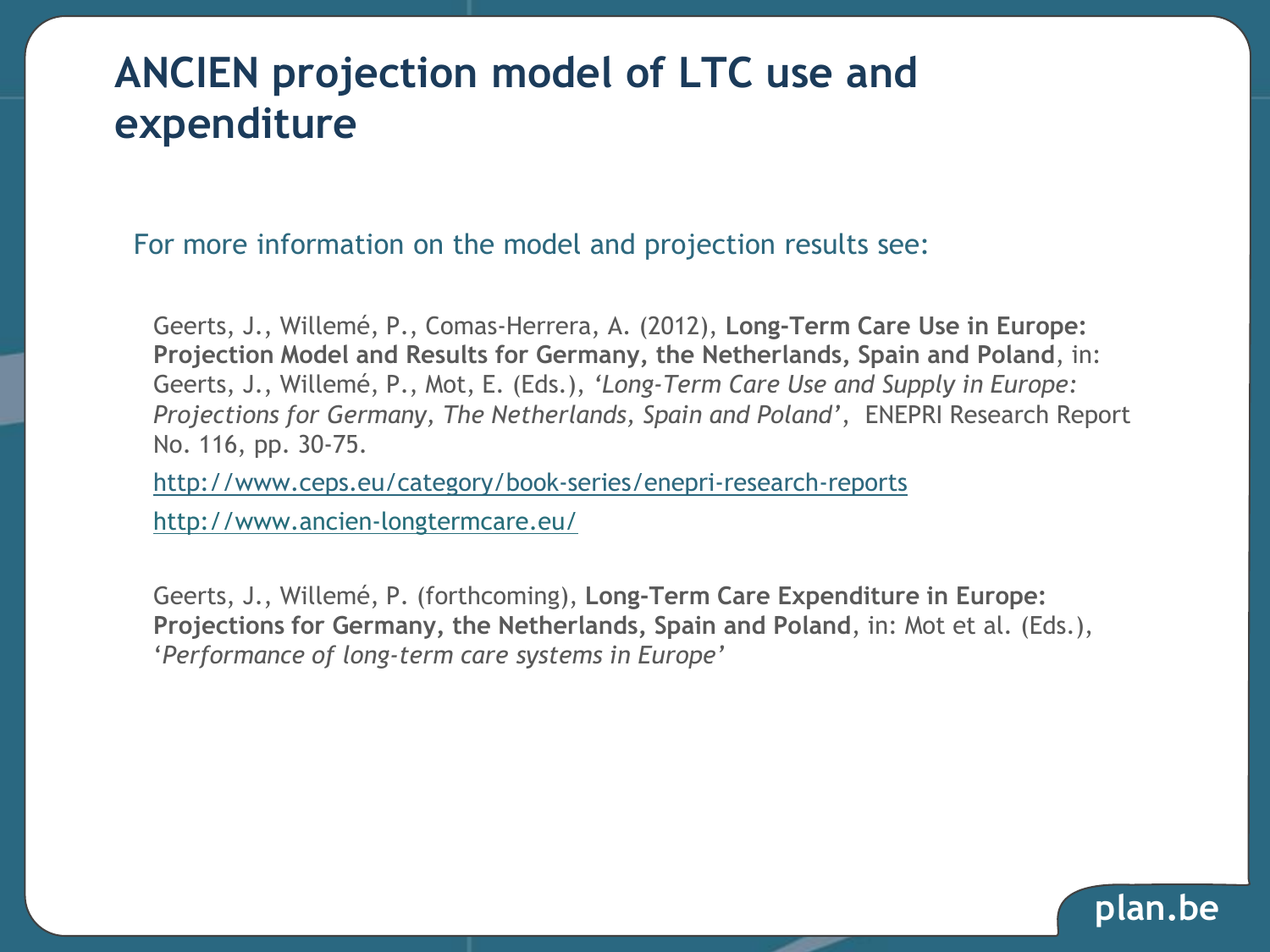### **Projection model of long-term care use and expenditure: model structure**

Cell-based (macro-simulation) model • Linking explanatory models of care use with projections of population by relevant characteristics

| Gender | Age cat        | <b>ADL</b> | <b>Other Characteristics</b> |                |   |                                                                                                        |                       |                |
|--------|----------------|------------|------------------------------|----------------|---|--------------------------------------------------------------------------------------------------------|-----------------------|----------------|
|        |                |            | $\overline{A}$               |                | B |                                                                                                        | C                     |                |
|        |                |            | 1                            | $\overline{2}$ | 1 | $\overline{2}$                                                                                         | 1                     | $\overline{2}$ |
| Female | 1              | <b>No</b>  |                              |                |   |                                                                                                        |                       |                |
|        |                | Yes        | $\blacklozenge$              |                |   | Projected numbers of<br>persons aged 65 and over<br>Micro models (static)<br>Probabilities of care use |                       |                |
|        | $\overline{2}$ | <b>No</b>  |                              |                |   |                                                                                                        |                       |                |
|        |                | Yes        |                              |                |   |                                                                                                        |                       |                |
| Male   | 1              | <b>No</b>  |                              |                |   |                                                                                                        |                       |                |
|        |                | Yes        |                              |                |   |                                                                                                        | Numbers of care users |                |
|        | $\overline{2}$ | <b>No</b>  |                              |                |   |                                                                                                        |                       |                |
|        |                | Yes        |                              |                |   | Expenditure                                                                                            |                       |                |

#### Example

Dutch woman, aged 83, living alone, 1 ADL , 3+ IADLs, no dementia, no children, low education

#### Care use probabilities

- **Passidential** 20.06
	- Only informal 0.03
	- Only formal 0.33
	- Formal + informal 0.03

Base year annual unit costs

- Residential 55,500 €
- Home care  $12,000 \in$

#### **plan.be**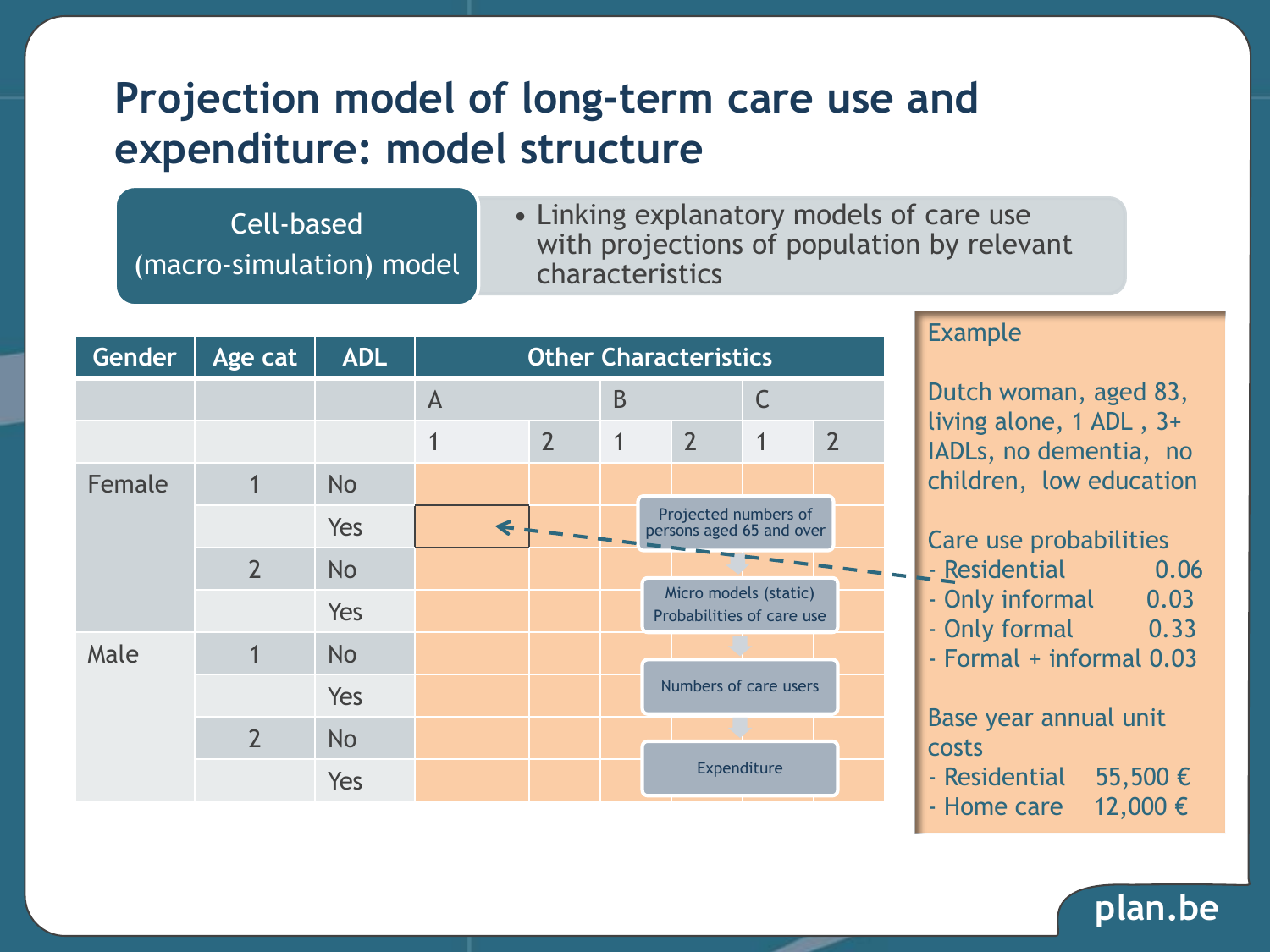### **Current use of formal and informal care**

Current patterns of care use differ considerably

Use of formal care, both residential and at home, highest in the Netherlands

Use of informal care high in Germany and Spain, low in the Netherlands

In the Netherlands, most users of formal care do not receive informal care

In Germany and Spain, formal care often combined with informal care



Source: Geerts, Willemé & Comas-Herrera (2012), Long-Term Care Use in Europe.ENEPRI Research Report No. 116, pp. 30-75.

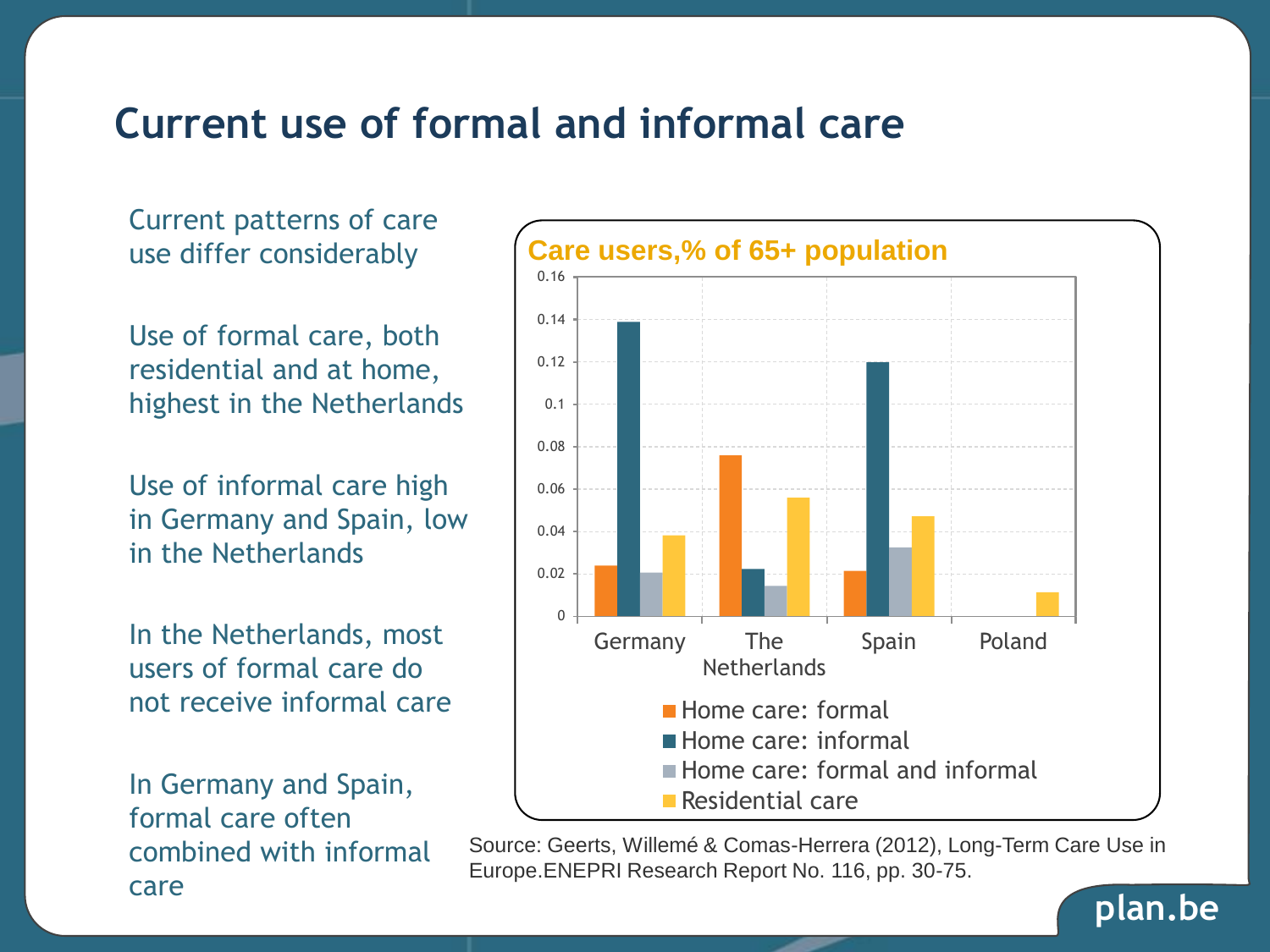### **Determinants of residential care use**

The Netherlands and Spain: estimates based on logit models, using cross-sectional micro data (national databases)

| <b>Significant factors</b>     | <b>The Netherlands</b> | <b>Spain</b>              |
|--------------------------------|------------------------|---------------------------|
| Age                            | X                      | X                         |
| Gender                         |                        | X                         |
| <b>Education</b>               |                        | $\boldsymbol{\mathsf{X}}$ |
| Income                         | X                      |                           |
| Informal care availability     | X                      | $\times$                  |
| <b>ADL</b> limitations         | X                      | X                         |
| Dementia/cognitive functioning | $\mathsf{X}$           | X                         |
| <b>Chronic conditions</b>      |                        | Χ                         |

Source: Mot, Schulz, Sowa, Vegas & Wittwer (2012), *Determinants of institutionalisation in Europe for elderly disabled persons*, ENEPRI Research Report No. 116, pp 4-14, http://www.ancien-longtermcare.eu/

Germany and Poland: no micro data available, prevalence of residential care use by age and gender, based on administrative data

**plan.be**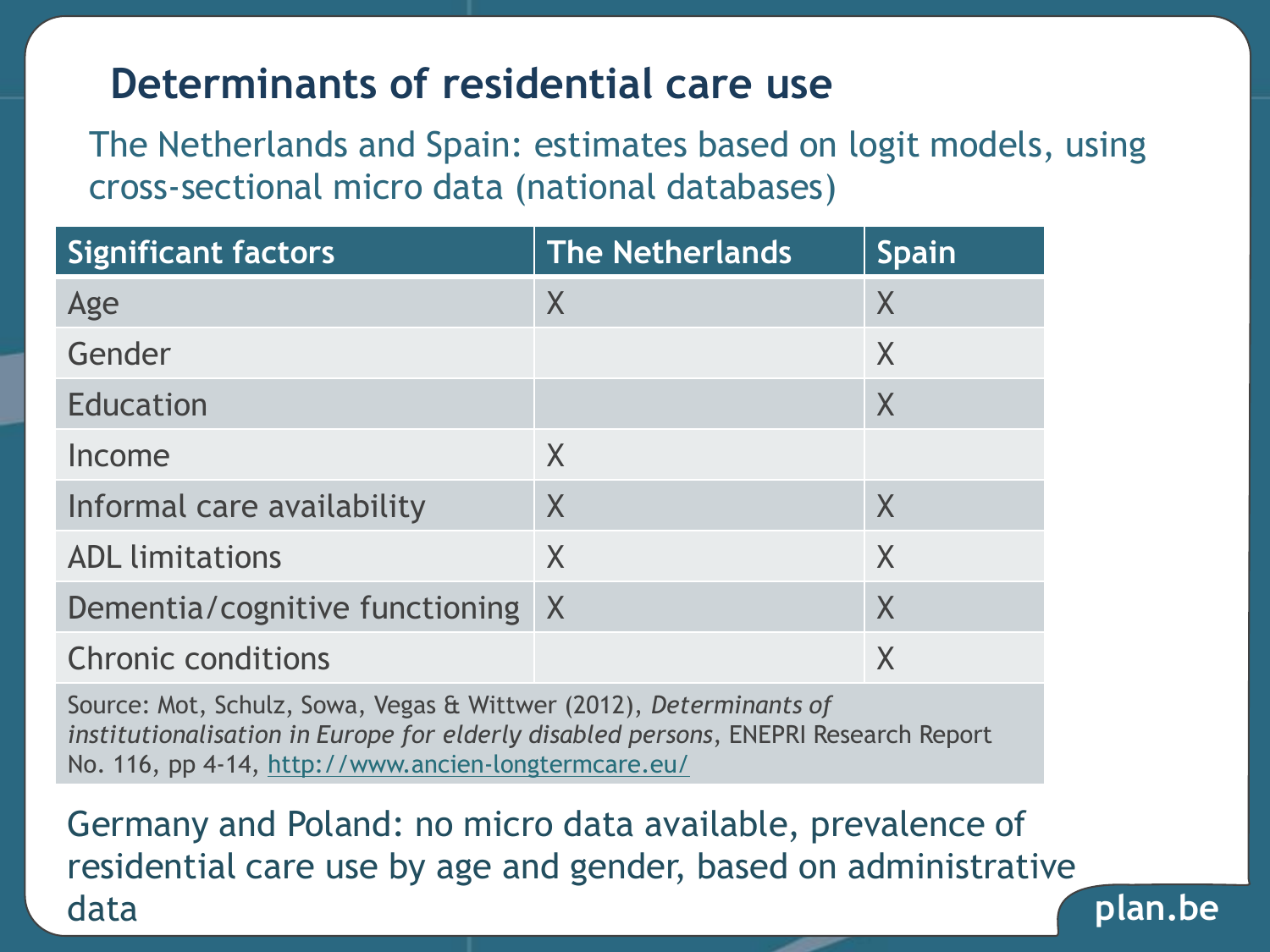### **Determinants of informal and formal home care use**

Estimates based on multinomial logit models, using pooled wave 1&2 SHARE data, no data for Poland

| <b>Significant factors</b>   | Germany | The Netherlands | <b>Spain</b> |
|------------------------------|---------|-----------------|--------------|
| Age                          | $\sf X$ | X               | $\sf X$      |
| Gender                       |         |                 |              |
| Education                    |         | X               | X            |
| Living alone                 | X       | X               | X            |
| Children                     |         | X               |              |
| Income                       | X       | X               |              |
| <b>ADL limitations</b>       | $\sf X$ | X               | $\sf X$      |
| <b>IADL</b> limitations      | $\sf X$ | X               | X            |
| <b>Chronic conditions</b>    |         | $\sf X$         | $\sf X$      |
| <b>Cognitive functioning</b> |         | $\sf X$         | X            |

Source: Geerts (2012), *Determinants of use of formal and informal personal care by older persons living at home*, ENEPRI Research Report No. 116, pp 15-29, http://www.ancien-longtermcare.eu/

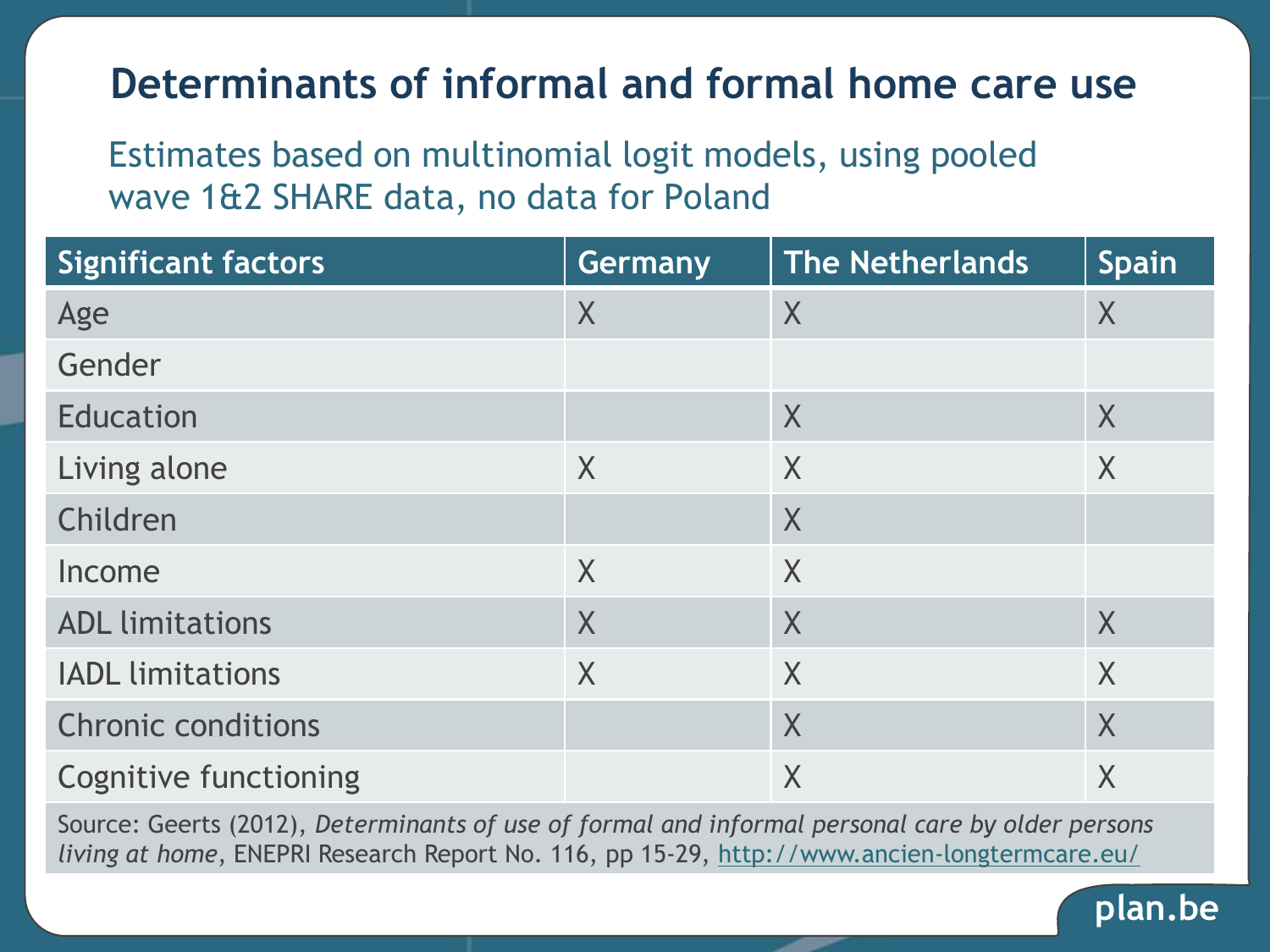### **Projections of older population – base scenario**

| Projected numbers of older persons by        |                                 |                         |              |  |  |  |  |
|----------------------------------------------|---------------------------------|-------------------------|--------------|--|--|--|--|
| Age (A), gender (G) and<br>Disability (D)    | Household<br>composition<br>(H) | <b>Education</b><br>(E) | Other<br>(O) |  |  |  |  |
| NIDI DELAY scenario,<br>based on EUROPOP2008 | Constant                        | Constant                | Constant     |  |  |  |  |

•Disability incidence is delayed to older ages with same amount of time as mortality is delayed (same absolute decline) DELAY disability scenario

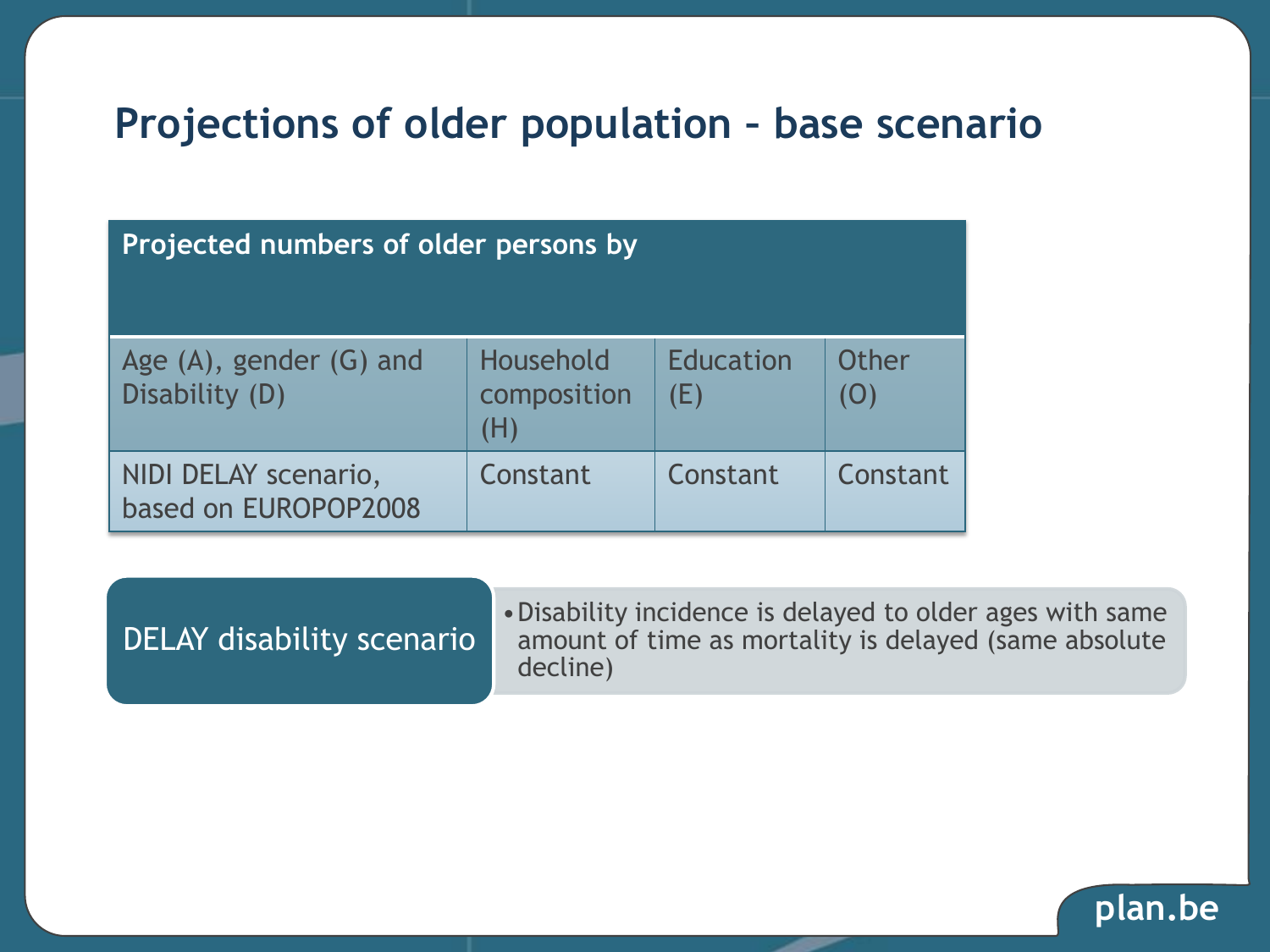### **Alternative scenarios**

Exploring the sensitivity of the projections to alternative assumptions about disability and socio-demographic trends

#### • Bio-demographic scenarios

Exploring the effect of different relationship between the incidence of disability and mortality

#### • Risk factor scenarios

Exploring the effect of trends in smoking and obesity

#### • Socio-demographic scenarios

Exploring the effect of trends in household composition and education

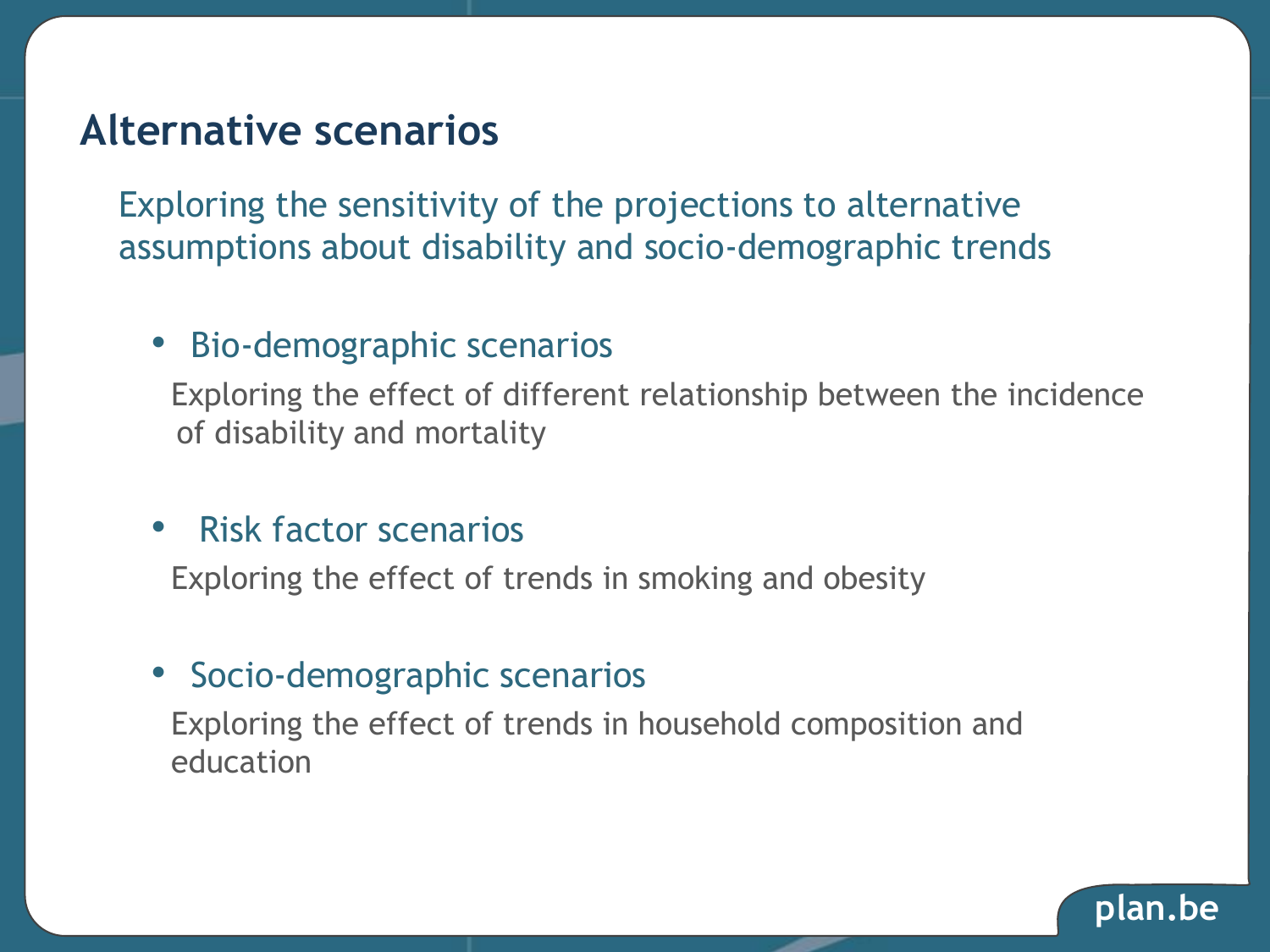### **Expenditure projections:**

#### Data sources

- Ageing Working Group (AWG) Expenditure profiles by age and gender (public)
- System of Health Accounts (SHA) Total LTC expenditure (public and private)

#### **Scenarios**

- Base:
	- DELAY disability scenario
	- Unit costs evolve in line with GDP per hour worked
- Alternative scenarios
	- Disability and socio-demographic scenarios (cf. projections of care use)
	- Unit costs development scenarios:
		- Constant unit costs
		- Unit costs evolve in line with GDP per capita

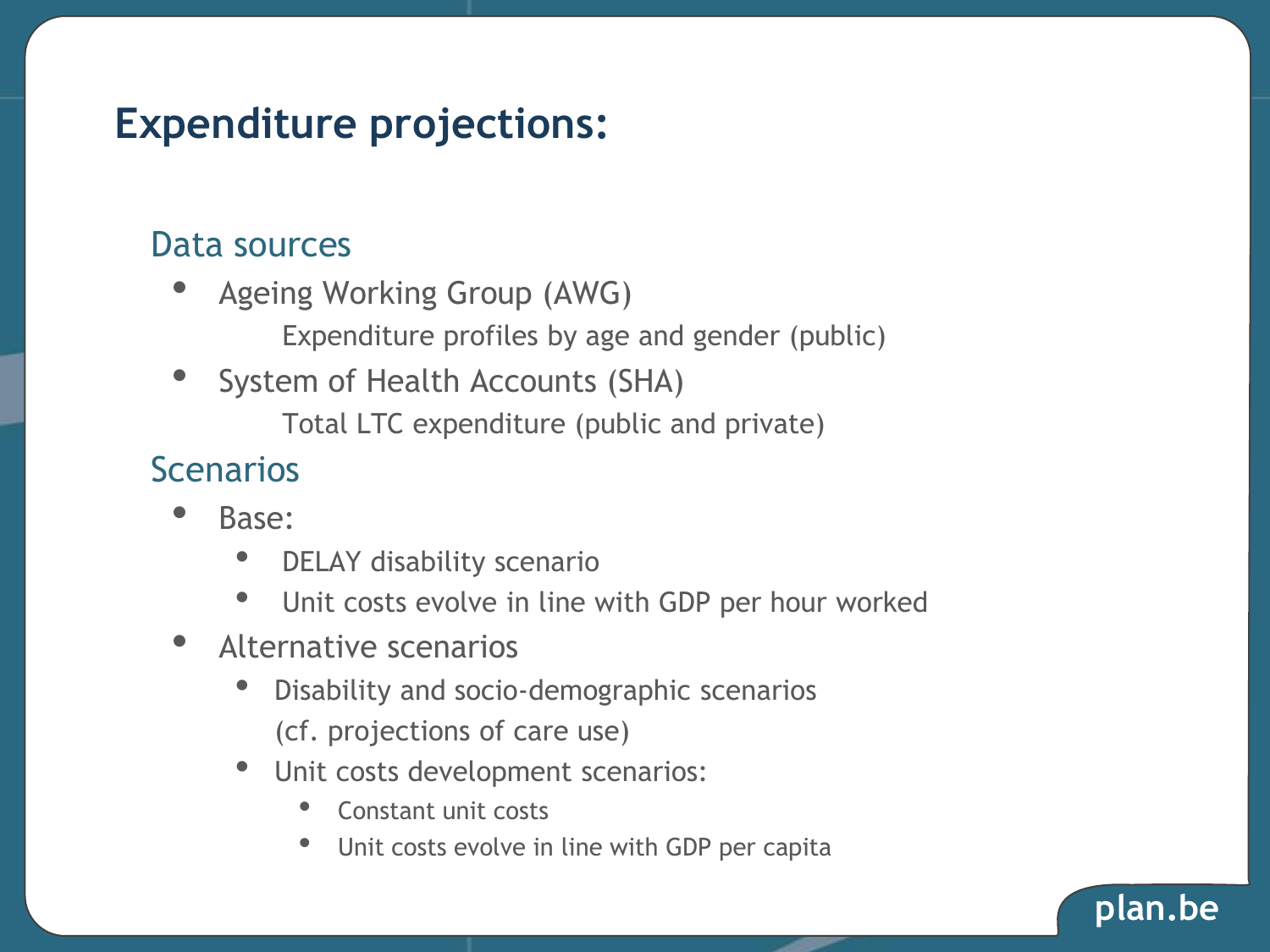### **Projections of LTC care use: results (1)**

#### **Projected increase in numbers of care users between 2010 and 2060**

|                                                                                                          |                 | <b>DELAY</b> |  | <b>BIOL</b><br>"optimistic" | <b>CHRON</b><br>"pessimistic" |  |
|----------------------------------------------------------------------------------------------------------|-----------------|--------------|--|-----------------------------|-------------------------------|--|
| Germany                                                                                                  | <b>Res</b>      | $+102%$      |  | $+74%$                      | $+153%$                       |  |
|                                                                                                          | Home formal     | $+79%$       |  | $+69%$                      | $+105%$                       |  |
|                                                                                                          | Informal        | $+51%$       |  | $+46%$                      | $+59%$                        |  |
| <b>Netherlands</b>                                                                                       | <b>Res</b>      | $+200%$      |  | $+188%$                     | $+231%$                       |  |
|                                                                                                          | Home formal     | $+116%$      |  | $+107%$                     | $+139%$                       |  |
|                                                                                                          | <b>Informal</b> | $+66%$       |  | $+55%$                      | $+94%$                        |  |
| Spain                                                                                                    | <b>Res</b>      | $+162%$      |  | $+159%$                     | $+168%$                       |  |
|                                                                                                          | Home formal     | $+150%$      |  | $+128%$                     | $+190%$                       |  |
|                                                                                                          | Informal        | $+140%$      |  | $+115%$                     | $+183%$                       |  |
| Poland                                                                                                   | <b>Res</b>      | $+152%$      |  | $+130%$                     | $+176%$                       |  |
| $\sigma$ (WEIT $\sigma$ $\sigma$ if $\sigma$ $\sigma$ if $\sigma$<br>$\epsilon$ is the set of $\epsilon$ |                 |              |  |                             |                               |  |

Geerts, Willemé & Comas-Herrera (2012), Long-Term Care Use in Europe. ENEPRI Research Report No. 116, pp. 30-75

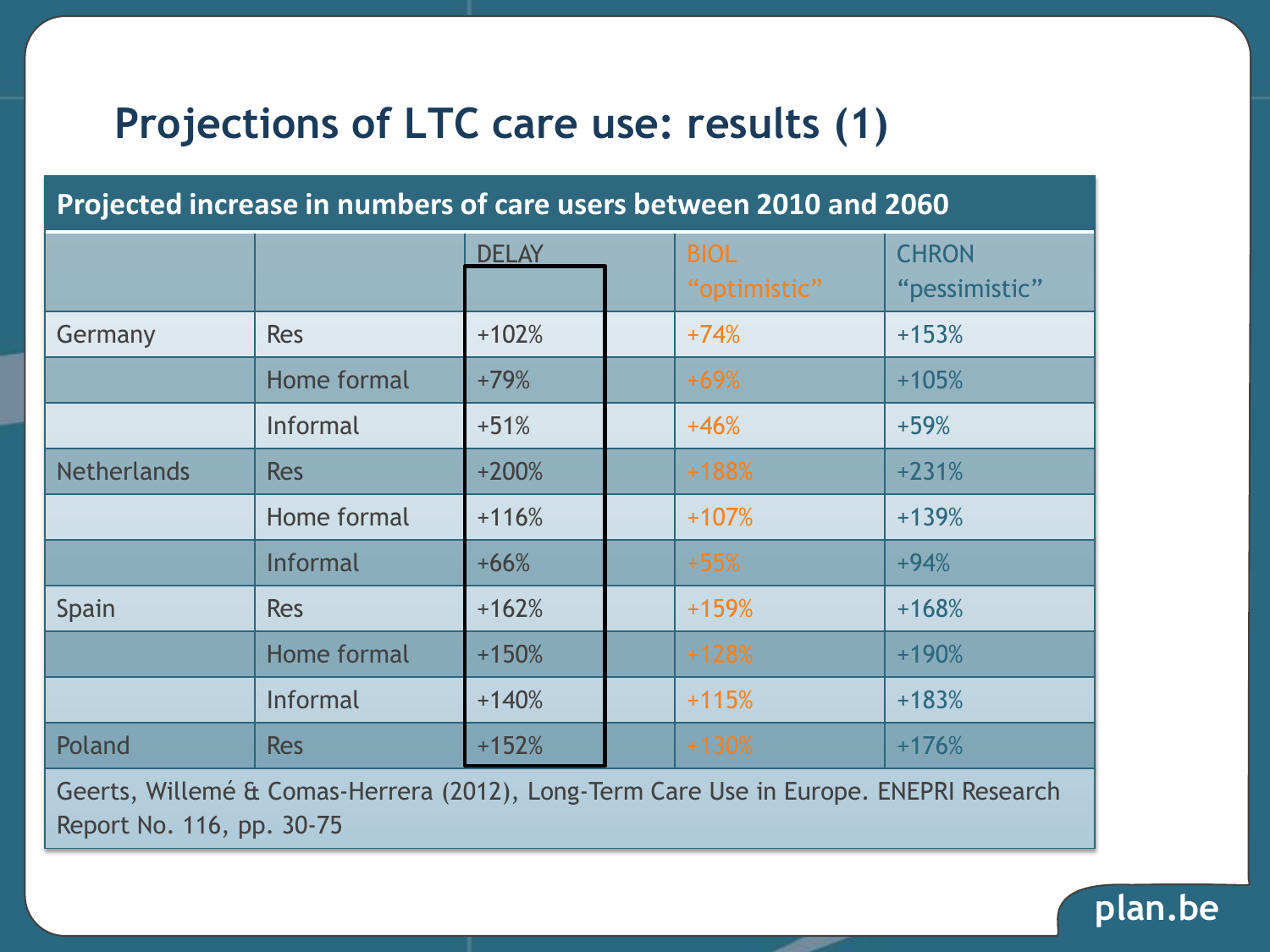### **Projections of LTC care use: results (2)**

### Large projected increases in number of care users

- Higher relative increase residential care in NL; higher relative increase formal home care and informal care in ES
- In all countries increase residential > formal care > informal care
- Differences in care utilisation trends can be related to demographic, epidemiological and care system factors

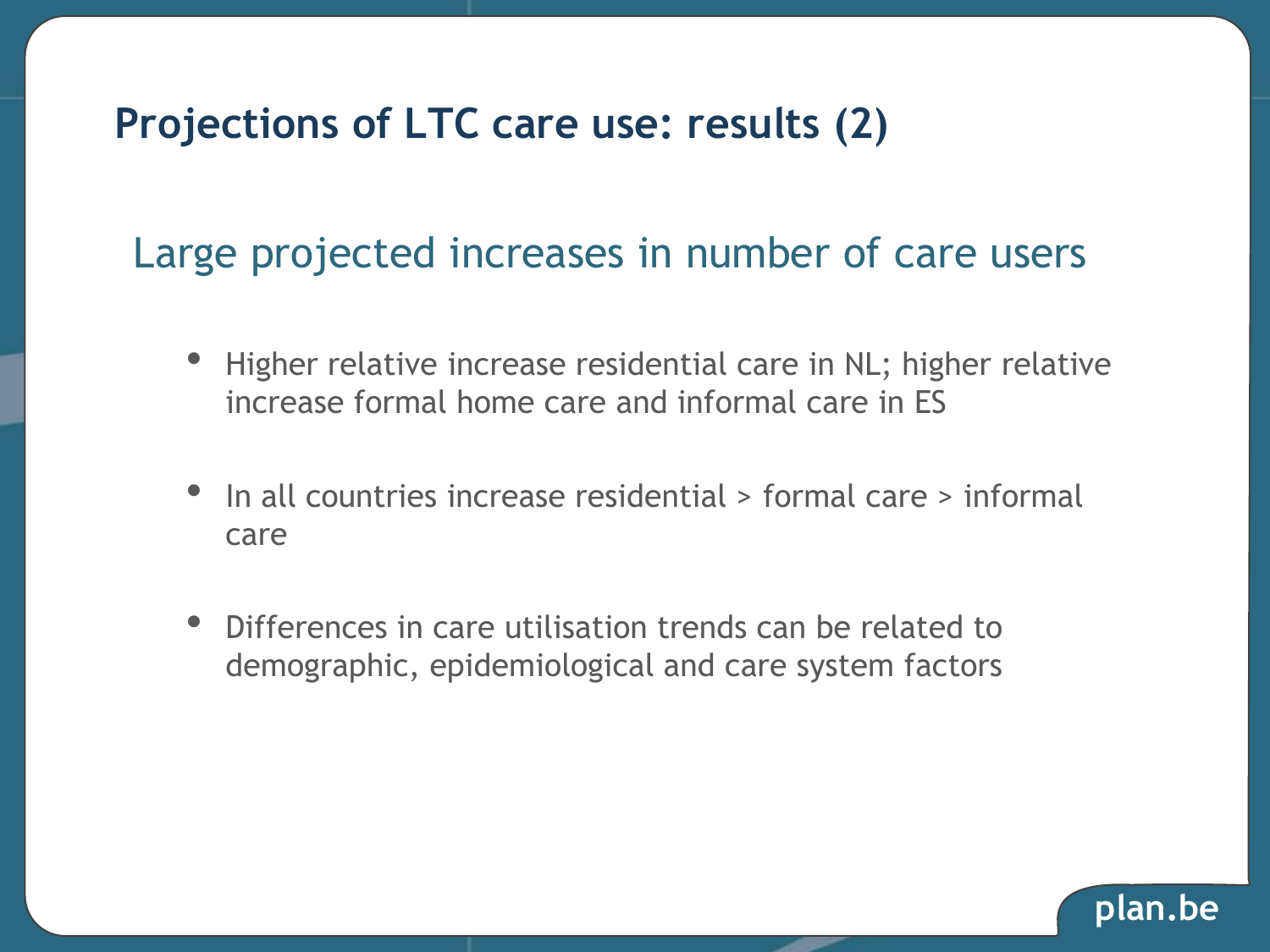### **Projections of LTC use: results (3)**

• Considerable effects of alternative bio-demographic scenarios on use of care

Example: Projected numbers of residential care users, Germany



Source: Geerts, Willemé & Comas-Herrera (2012), Long-Term Care Use in Europe: Projection Model and Results for Germany, the Netherlands, Spain and Poland, ENEPRI Research Report No. 116, pp. 30-75

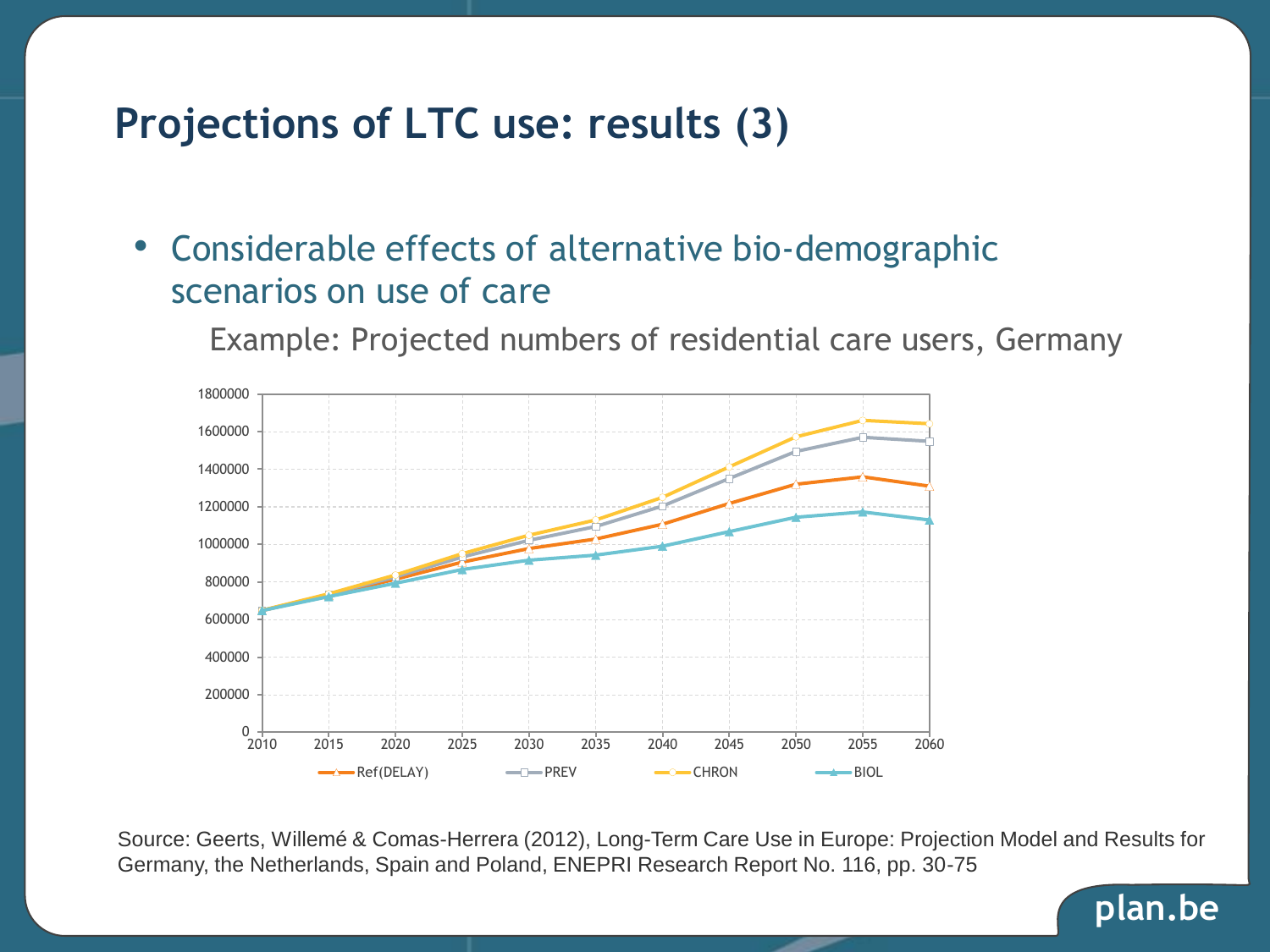### **Projections of LTC use: results (4)**

- Even under the most optimistic bio-demographic scenario, the number of care users will strongly increase in all countries
- BMI scenarios generally have little impact, as their impact on disability projections is low
- Alternative assumptions about future trends in smoking behaviour have a larger effect
- Taking account of future trends in household composition generally makes little difference
- Impact of better education scenarios differs between countries

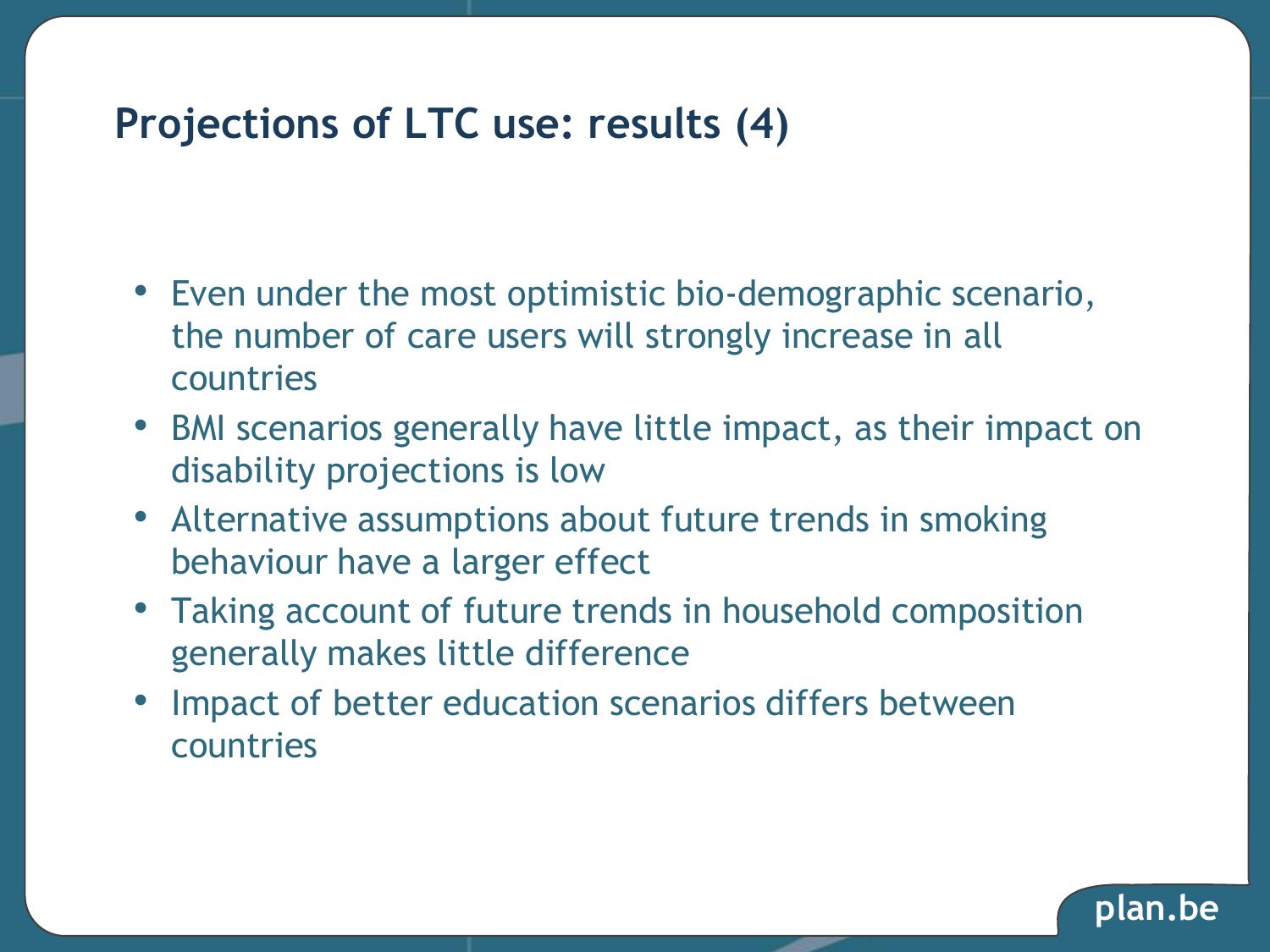## **Projected increase in public and private spending on formal personal care**

|                                   | <b>Public</b><br>(based on AWG base year data) | <b>Private</b><br>(based on SHA base year<br>data) |      |      |
|-----------------------------------|------------------------------------------------|----------------------------------------------------|------|------|
|                                   | % of GDP                                       | % of GDP                                           |      |      |
|                                   | 2010                                           | 2060                                               | 2010 | 2060 |
| Germany                           | 0.7                                            | 1.8                                                | 0.3  | 0.9  |
| <b>Netherlands</b>                | 1.8                                            | 4.7                                                | 0.2  | 0.6  |
| Spain                             | 0.4                                            | 1.1                                                | 0.2  | 0.4  |
| Poland (only<br>residential care) | $0.04*$                                        | $0.14*$                                            | 0.01 | 0.02 |

\* Based on SHA data

Source: Geerts & Willemé (forthcoming), Long-Term Care Expenditure in Europe: Projections for Germany, the Netherlands, Spain and Poland

- Current public expenditure high in the Netherlands, very low in Poland
- Share of private expenditure low in the Netherlands
- For all countries, % of GDP spent on long-term care is projected to more than double between 2010 and 2060, and even treble in some cases
- Even under an optimistic disability scenario expenditure is still expected to rise considerably.

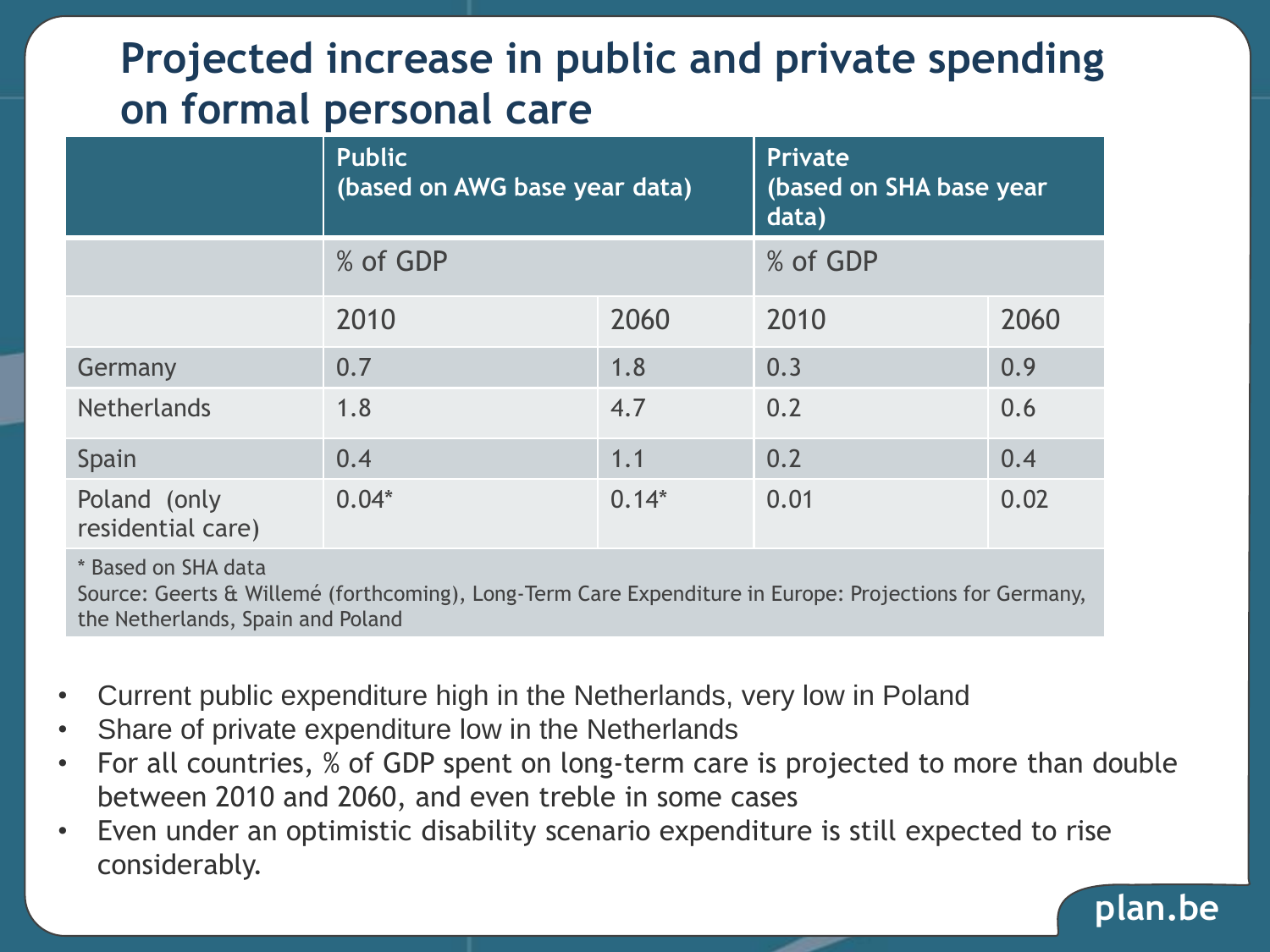### **Simulating effect of different care systems on formal care expenditure**

**Projected public expenditure in 2060, in % of GDP Demography of row country, care use and expenditure patterns of column country (based on SHA base year data)**

|                 | Germany        |            | <b>Netherlands</b> |            | Spain          |            | Poland         |
|-----------------|----------------|------------|--------------------|------------|----------------|------------|----------------|
|                 | Formal<br>home | <b>Res</b> | Formal home        | <b>Res</b> | Formal<br>home | <b>Res</b> | Formal<br>home |
| Germany         | 0.7            | 1.3        | 1.8                | 7.0        | 0.2            | 0.6        | 0.04           |
| The Netherlands | 0.4            | 0.6        | 1.1                | 4.3        | 0.1            | 0.4        | 0.03           |
| Spain           | 0.7            | 1.3        | 1.8                | 7.0        | 0.2            | 0.6        | 0.04           |
| Poland          | 1.9            | 3.9        | 4.2                | 15.5       | 0.6            | 1.2        | 0.13           |

Source: Geerts & Willemé (forthcoming), Long-Term Care Expenditure in Europe: Projections for Germany, the Netherlands, Spain and Poland

Public expenditure for formal home care in Germany is 0.7 % of GDP in 2060, but would be 1.8 % with the German demography and disability and the Dutch patterns of formal home care use and expenditure and 0.2 with the Spanish care use and expenditure patterns.

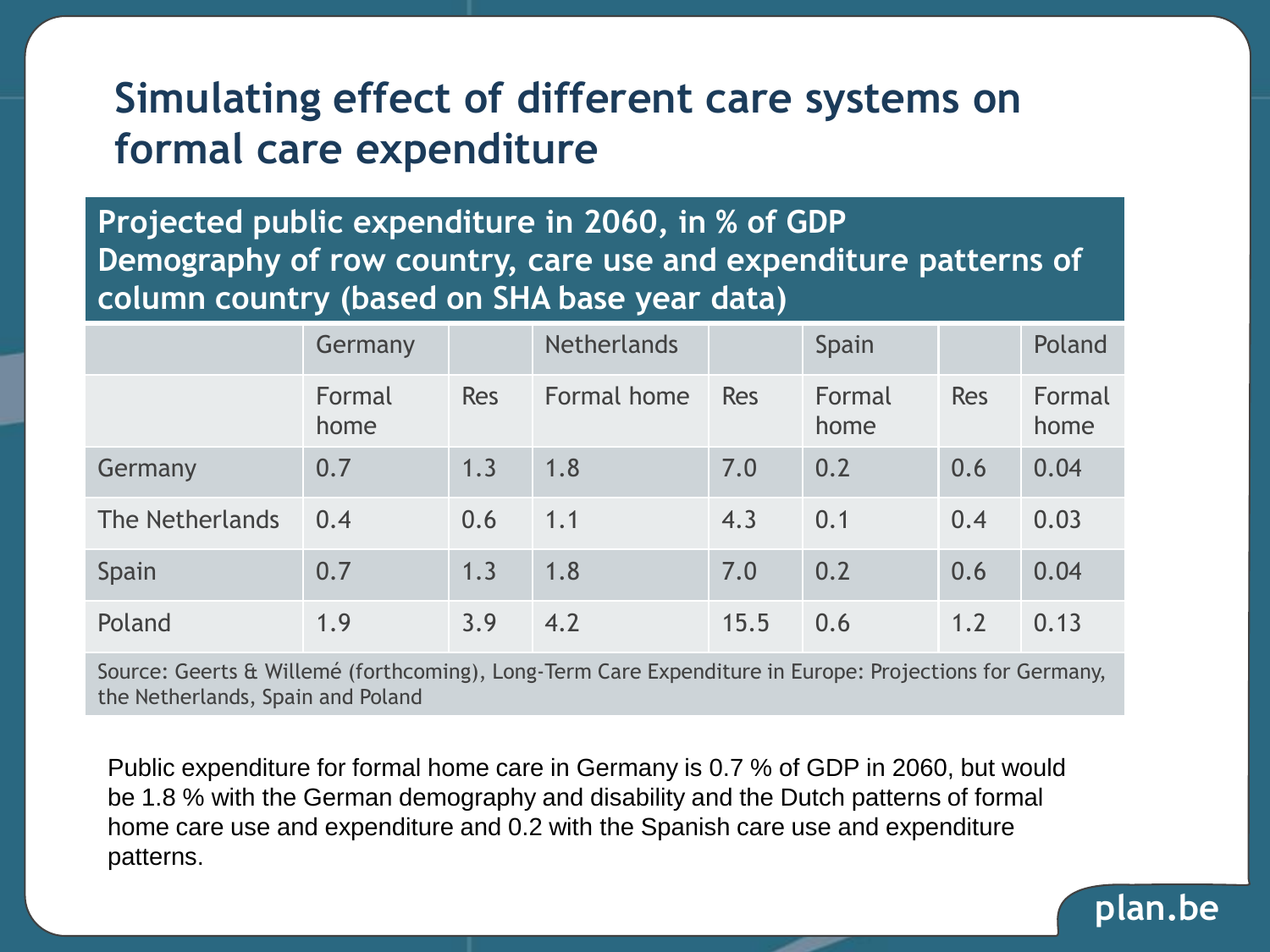## **Comparing projected use and supply of formal care**

### Projecting care supply

- Focus on long-term care workforce
- Projections are based on national labour force projections
- Projections assume constant fraction of labour force working in LTC sector (in FTE)

#### For more information on projection method and results, see:

Wittwer, J. & Goltz, A. (2012), **Projections of the Future Long-Term Care Workforce**, in Geerts, J., Willemé, P., Mot, E. (Eds.), '*Long-Term Care Use and Supply in Europe: Projections for Germany, The Netherlands, Spain and Poland*', ENEPRI Research Report No. 116, pp 107-113 . <http://www.ceps.eu/category/book-series/enepri-research-reports>

http://www.ancien-longtermcare.eu/

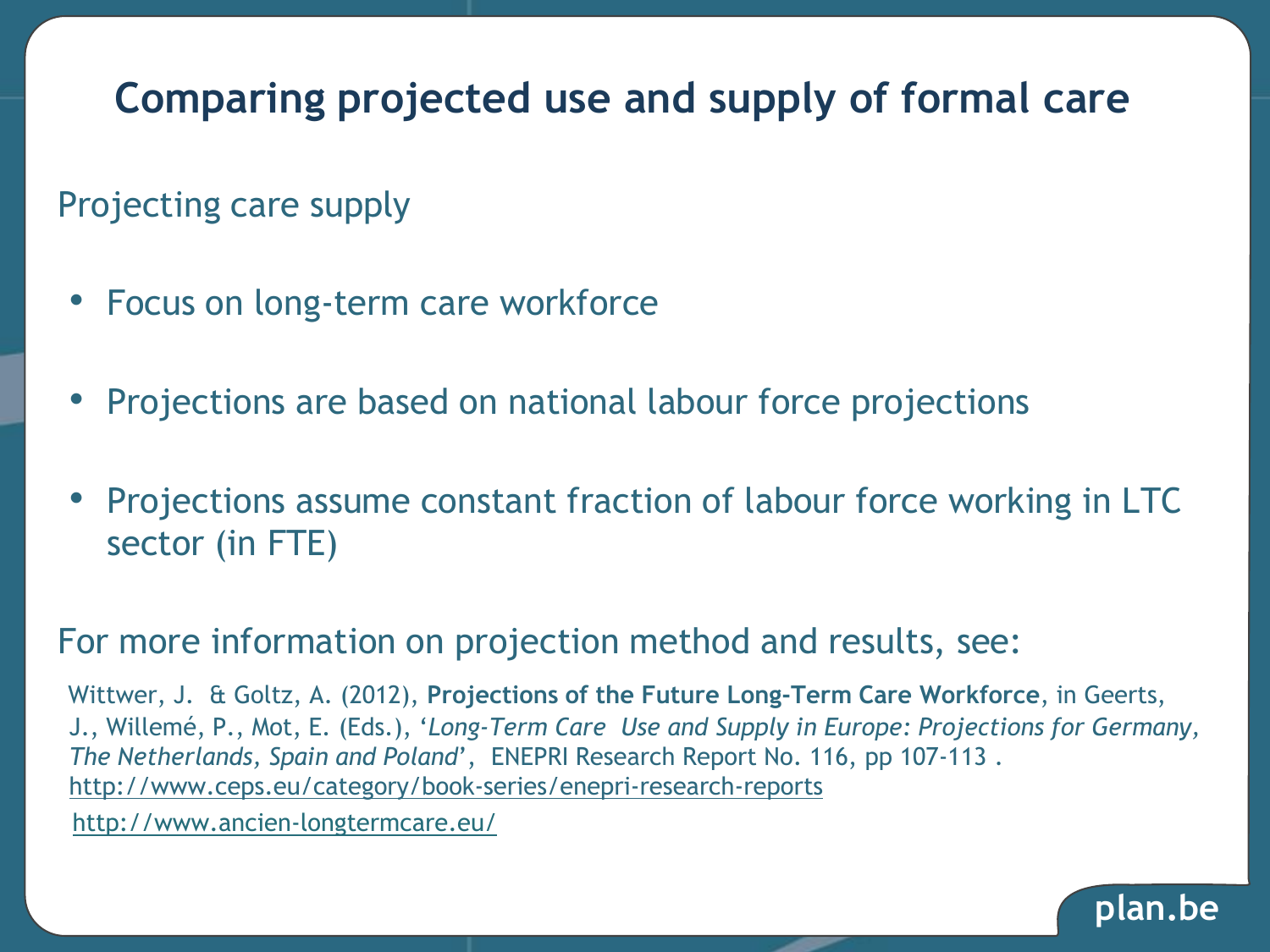### **Projections of the long-term care workforce, 2010-2050 (2010=100)**



Until 2025, more or less stable number of care workers, increase in Poland; between 2025-2050 strong decrease (-15 à 20 %) in Spain, Germany and Poland, small decrease followed by increase in the Netherlands

*Source*: Wittwer & Goltz (2012), *Projections of the future long-term care workforce*, ENEPRI Research Report No. 116, pp 107-113.

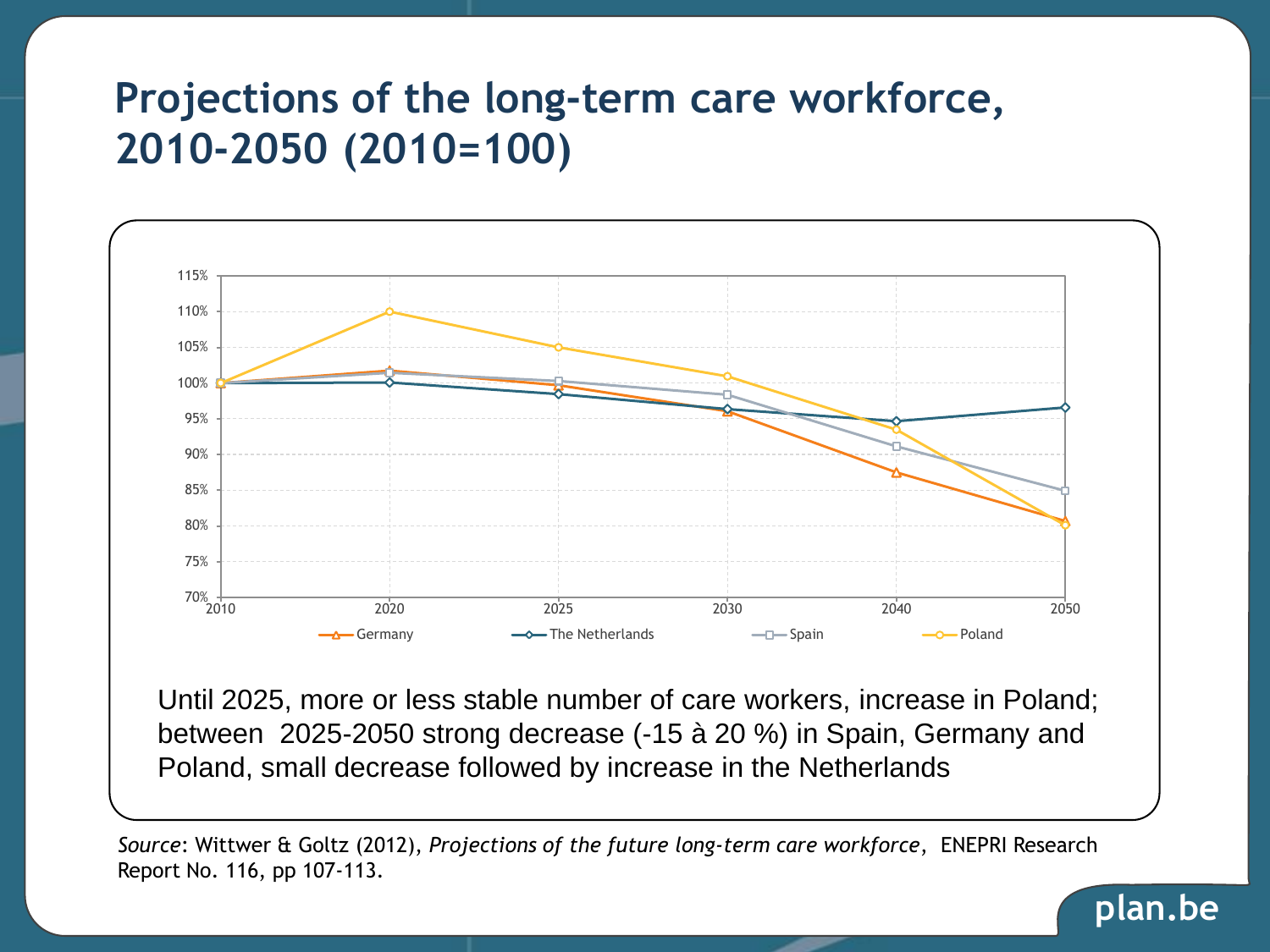### **Comparison of use and supply of formal care, 2010-2050\***

- 'Formal care gap': numbers of formal care givers needed if supply were to meet demand
- Assumption current ratio of caregivers to care users to remain constant

|           | Ratio care<br>givers/care<br><b>users</b><br>2010 | <b>Ratio</b><br>caregivers/<br>care users<br>2050 | 'formal care<br>gap'<br>(000s) |
|-----------|---------------------------------------------------|---------------------------------------------------|--------------------------------|
| <b>DE</b> | 0.45                                              | 0.19                                              | 718                            |
| <b>NL</b> | 0.64                                              | 0.25                                              | 353                            |
| ES        | 0.55                                              | 0.20                                              | 623                            |
| PL        | 0.31                                              | 0.11                                              | 27                             |

Source: Geerts & Willemé, Formal Care Supply and Demand in Europe, ENEPRI Research Report No. 116, pp 123-128

In relatively terms, the 'formal care gap' is large in all four countries; in the Netherlands mainly due to an increased demand, in Spain, Poland and Germany due to a combination of an increased demand and a shrinking workforce.

\* This slide uses a methodology developed by Dr Linda Pickard, described in Pickard L & King D (2012) 'Informal care supply and demand in Europe', ENEPRI Report No 116, pages 114-123, <http://www.ancien-longtermcare.eu/>.

**plan.be**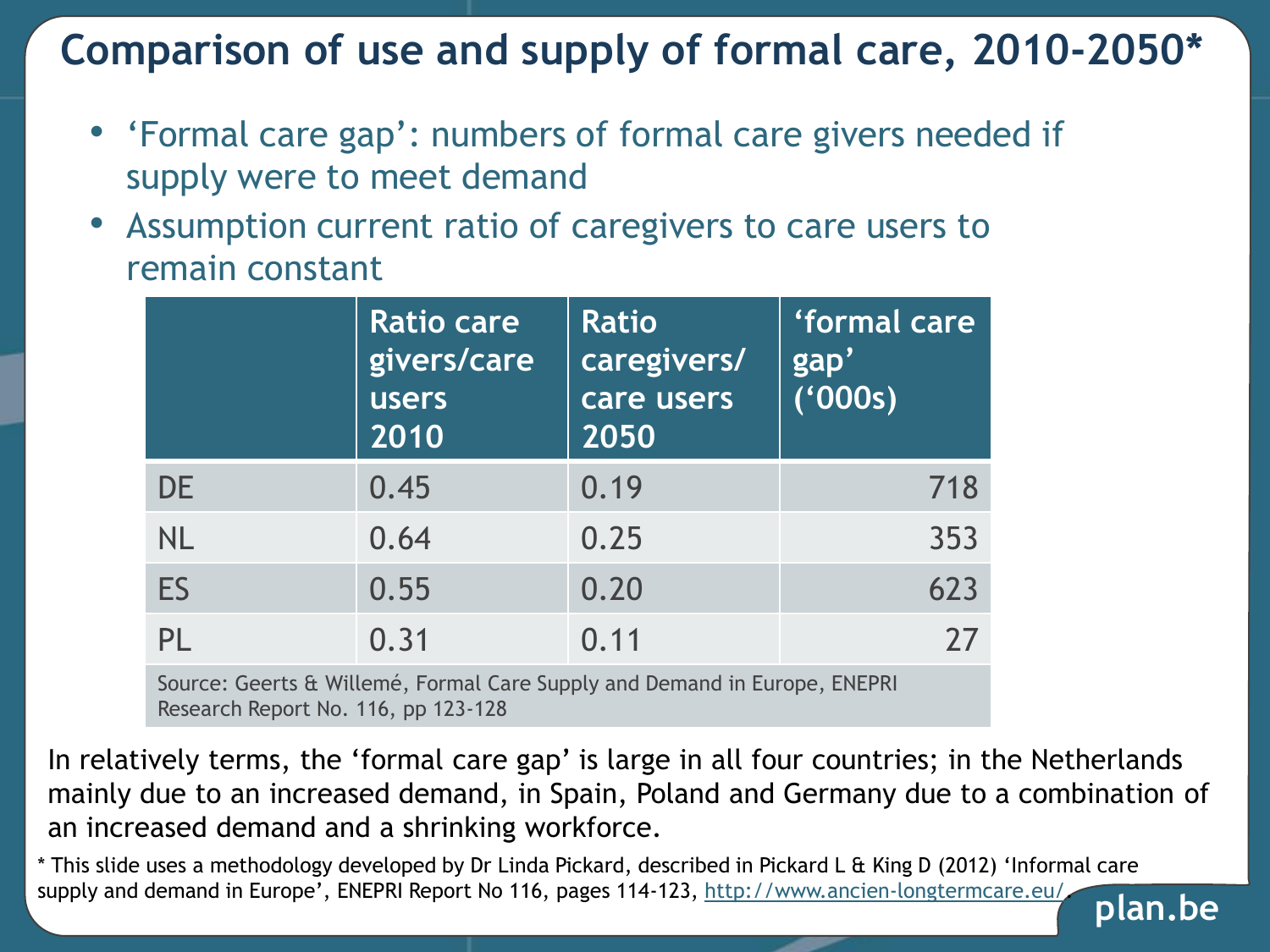### **Conclusions**

- Current patterns of formal and informal care use, care expenditure and care provision differ considerably between the four countries, representative of different care systems
- Under the assumption of constant probabilities of care utilisation, the projections show a considerable increase in the numbers of users of all types of care – residential care, formal home care and informal care – even under the more optimistic scenarios.
- Public and private LTC expenditure are projected to increase accordingly